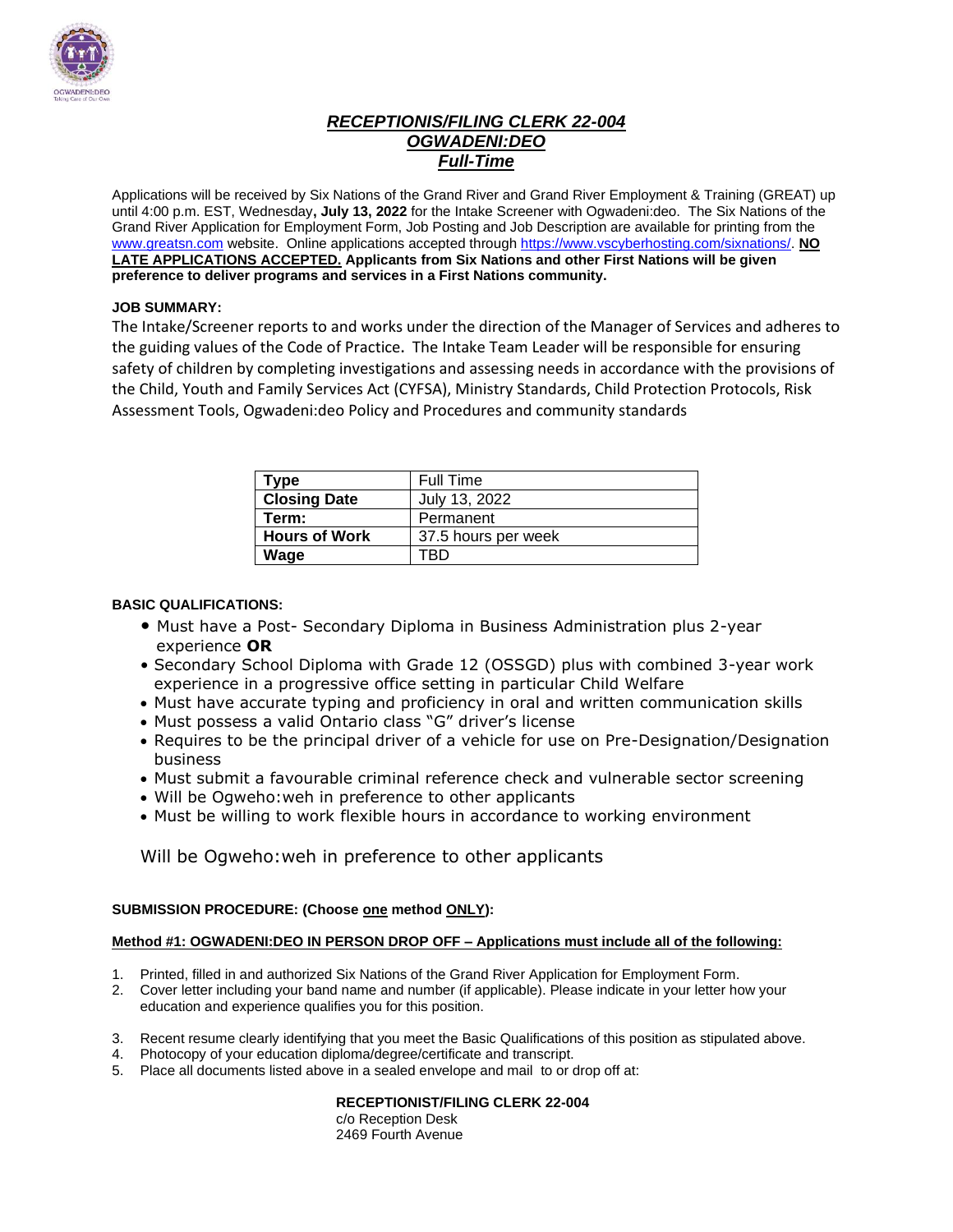

#### Ohsweken, Ontario N0A 1M0 **Business Hours Monday to Friday 8:30 am t0 4:30 pm**

#### **Method #2: EMAIL SUBMISSION**

- 1. Please ensure all required documents are provided/uploaded with your application package, which include:
	- a. Cover letter including your band name and number (if applicable). Please indicate in your letter how your education and experience qualifies you for this position.
	- b. Recent resume clearly identifying that you meet the Basic Qualifications of this position as stipulated above.
	- c. Copy of your education diploma/degree/certificate and transcript.
- 2. Please email application package to David Walpole, Human Resources Coordinator at [oghrc@sixnations.ca](mailto:oghrc@sixnations.ca) a. Please ensure the job title and posting number is in the subject line.
- 3. If you have any questions or need assistance please reach out to David Walpole, Human Resources Coordinator at 519-445-1834 ext 4554 or via email at [oghrc@sixnations.ca.](mailto:oghrc@sixnations.ca)

#### **Method #3: Online**

- Please visit[: https://www.vscyberhosting.com/sixnations/](https://www.vscyberhosting.com/sixnations/) to access our job board and follow the directions to apply.
- 5. Please ensure all required documents are provided/uploaded with your application package, which include:
	- a. Cover letter including your band name and number (if applicable). Please indicate in your letter how your education and experience qualifies you for this position.
		- b. Recent resume clearly identifying that you meet the Basic Qualifications of this position as stipulated above.
		- c. Copy of your education diploma/degree/certificate and transcript.
- 6. If you have any questions or need assistance please reach out to David Walpole, Human Resources Coordinator at 519-445-1834 ext 4554 or via email at [oghrc@sixnations.ca.](mailto:oghrc@sixnations.ca)

#### **Method #4: GREAT – Applications must include all of the following:**

- 6. Printed, filled in and authorized Six Nations of the Grand River Application for Employment Form.
- 7. Cover letter including your band name and number (if applicable). Please indicate in your letter how your education and experience qualifies you for this position.
- 8. Recent resume clearly identifying that you meet the Basic Qualifications of this position as stipulated above.
- 9. Photocopy of your education diploma/degree/certificate and transcript.
- 10. Place all documents listed above in a sealed envelope and mail to or drop off at:

#### **RECEPTIONIST/FILING CLERK 22-004**

c/o Reception Desk Grand River Employment & Training (GREAT) P.O. Box 69, 16 Sunrise Court Ohsweken, Ontario N0A 1M0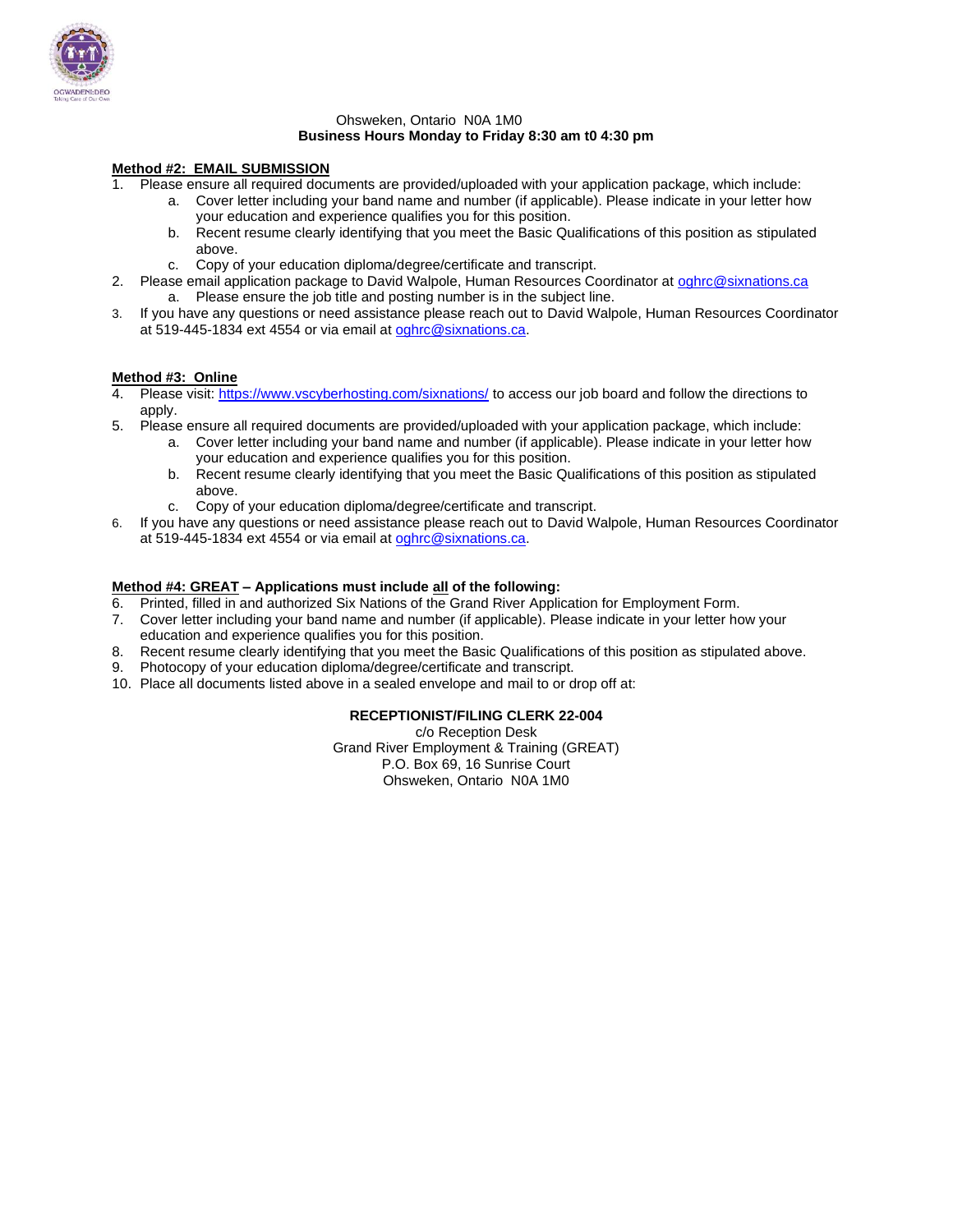

# **Receptionist/Filing Clerk**

#### **Guiding Values for our Code of Practice**

- Adenidaohsra'/Onkwa'tenniten:ro (Compassion and Kindness)
- Dedwadadrihwanohkwa:k/Onkwatennitenrosera (Respecting one another)
- Degayenawa'ko:ngye/Tetewaterihwakwenyenhsthak (Working together)
- Dewagagenawako:ngye'/Tetewayenwakontye (Assisting one another)
- Esadatgehs/Enhsatatkenhse (Self-reflection on actions taken)
- Gaihwaedahgoh/Karihwayentahkwen (Taking responsibility)
- Gasgyao:nyok/Kahretsyaronhsera (Encouragement)
- Gasasdenhsra/Ka'shatstenhsera (Strength/supportive to one another)
- Drihwawaihsyo/Ka'nikonhratoken (Honest and moral conduct)
- Oihwadogehsra'/Yorihwato:ken (Being truthful and consistent)
- Sgeno/Sken:nen (Peaceful thoughts and Actions)

### **REPORTING RELATIONSHIP**

The Receptionist (i.e. Support Staff) reports to the Executive Administrator (depending on assignment) and adhere to the guiding values of the Code of Practice.

# **PURPOSE AND SCOPE OF THE POSITIONS**

The Receptionist has responsibility (as assigned by the Executive Administrator in consultation with Management Staff and Team Leaders) for the provision of public reception and clerical filing support as deemed necessary.

# **RESPONSIBILITIES AND SUPPORT TO OGWEHO:WEH FAMILIES, CHILDREN AN YOUTH**

- Maintains the reception areas in good order
- Responds to and directs all in person inquiries and telephone calls to the proper department
- Signs for courier deliveries and logs, posts or couriers outgoing mail
- Receives visitors and answers incoming calls in a friendly, courteous manner and directs enquiries and reports to the appropriate staff
- Sorts, logs, makes copies and directs incoming mail and faxes, etc. and upon approval, distributes as directed
- Order supplies and office supplies as needed

### **OGWADENI:DEO THE AGENCY**

- Types, photocopies and faxes or emails letters, memoranda, reports and other documents as requested
- Uses desktop publishing software to draft information flyers/newsletters, etc.; and, upon approval, distributes as directed
- Tracks inventory
- Schedules van bookings
- Schedules room bookings
- Performs other duties as assigned from time to time by the Executive Administrator, Director in consultation with Management Staff and Team Leaders

### **HONEST AND MORAL CONDUCT**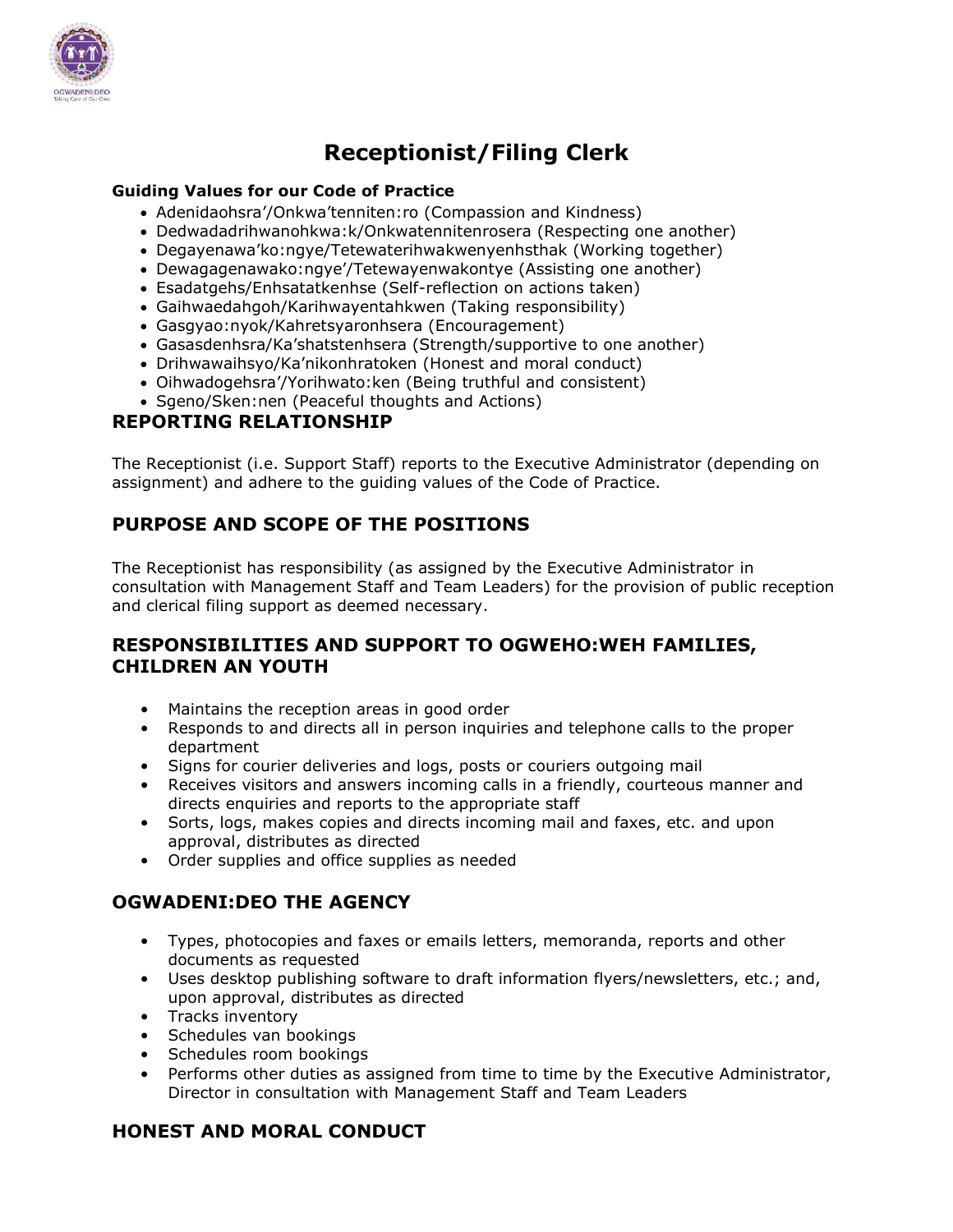

- Any financial matters shall adhere to financial policies
- Assists with the maintenance of the inventory of office supplies

# **BEING TRUTHFUL AND CONSISTENT**

• Receives visitors and answers incoming calls in a friendly, courteous manner and directs enquiries and reports to the appropriate staff

# **ASSISTING ONE ANOTHER**

• Performs other duties as assigned from time to time by the Executive Administrator in consultation with Management Staff and Team Leaders

# **WORKING CONDITIONS**

This position can involve considerable mental and emotional stress, involving the management and supervision of a large team interacting directly with families experiencing highly sensitive issues and involving accountability for the expenditure of significant financial resources. It can also involve physically dangerous situations. The salary of the Receptionist will include local travel/mileage up to and including 5 km. and will also include travel to other Ogwadeni:deo sites of work.

# **STRENGTH/SUPPORTIVE TO ONE ANOTHER**

With the Ogwadeni:deo Director and Commission:

Takes direction from and works closely with the Executive Administrator on a day-today basis in supporting the Executive Administrator in fulfilling his/her obligations to the Director, Commission, the Six Nations Community and aboriginal families residing in the negotiated geographical jurisdiction

With Other Ogwadeni:deo Program Managers, Supervisors and Staff:

Provides information and assistance, and works in a cooperative and courteous manner in support of the Ogwadeni:deo in ensuring mutually-served clients receive the best possible, coordinated service

With The Community:

Acts as a role model and represents and promotes the Ogwadeni:deo Program in a courteous, cooperative and professional manner

With the Ministry of Child and Youth Services (MCYS):

Acts in a respectful manner in all communications with the Ministry to ensure compliance of Standards, particularly, crown ward file review, cyclical reviews, inquests and serious occurrence reporting

# **SELF-REFLECTING ON ACTIONS TAKEN**

Errors in carrying out the responsibilities of the position could result in:

- Loss of credibility, trust and public confidence in the Ogwadeni:deo Program
- Harm or injury to employees or children/youth and their families

# **TAKING RESPONSIBILITY**

Works, as directed, within the parameters set out in the Ogwadeni:deo policies and procedures, and the parameters set out in such provincial